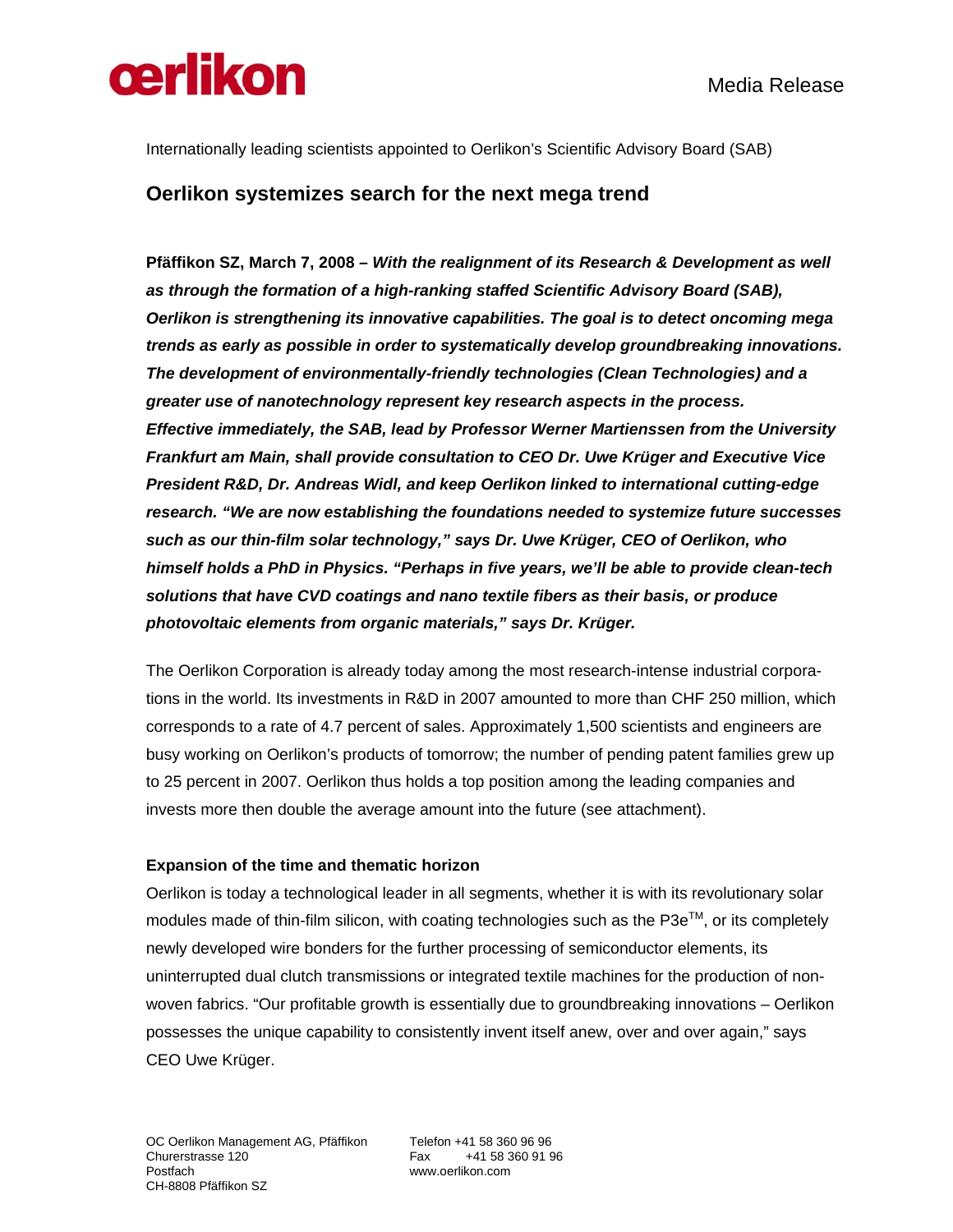# **œrlikon**

Seite 2 Until now, Oerlikon's R&D efforts have been focused upon product-related activities. Today approximately 95 percent of all resources flow into this area. Also the linkage with the leading global scientific society was not previously conducted systematically. "Both these considerations have now persuaded us to launch the Scientific Advisory Board and to shift to a long-term innovation management that is thematically broader and more efficient," says Executive Vice President Dr. Andreas Widl. "We are broadening our horizons, both in terms of time and content, in order to now develop the technologies and products that will open up entirely new markets and applications in the years to come", according to Widl. Moreover, the immense synergy potential in this area will be made even more accessible through the central coordination of corporate development. "We have many starting points from which to expand the internal cooperation in the area of R&D using the existing joint product development structure," states Widl.

The central technology and competence fields encompass Oerlikon's 14 business units. Surfaces, interface effects, functional materials and technical engineering solutions play a significant role throughout, whether for textile machines, thin-film solar, vacuum pumps, coating or transmissions. That is why nanotechnology has increasingly established itself as a cross-section discipline at Oerlikon. Initial attempts to equip textile fibers with specific functions, such as electrical conductivity, UV-ray protection and flame retardation, using nano particles appear to be very promising. "We believe in nanotechnology and intend to fully utilize the possibilities of this fascinating discipline," states Oerlikon's CEO Krüger.

This example truly demonstrates the new opportunities opening for Oerlikon through systematic and coordinated research throughout the various business fields. It is conceivable that textiles can be produced with nano particles that would function as sensors on the body – keyword, smart textiles – a prospect that could lead to completely new applications. Cost-effective solar modules on flexible substrates could lend a further boost to the use of the environmentally-friendly solar energy. Nanotechnology could also potentially revolutionize the processes of energy storage and transport. "As the technology and market leader for surface coating processes, Oerlikon is in a unique position to investigate such radically new solutions with long-term R&D projects that have the potential to open up totally new markets," states Krüger.

To achieve such technological quantum leaps quickly, efficiently and in a targeted manner and to market them successfully, Oerlikon will henceforth enter into new types of cooperation. Firstly, the cooperation with leading scientific institutions will be increased, while secondly, Oerlikon shall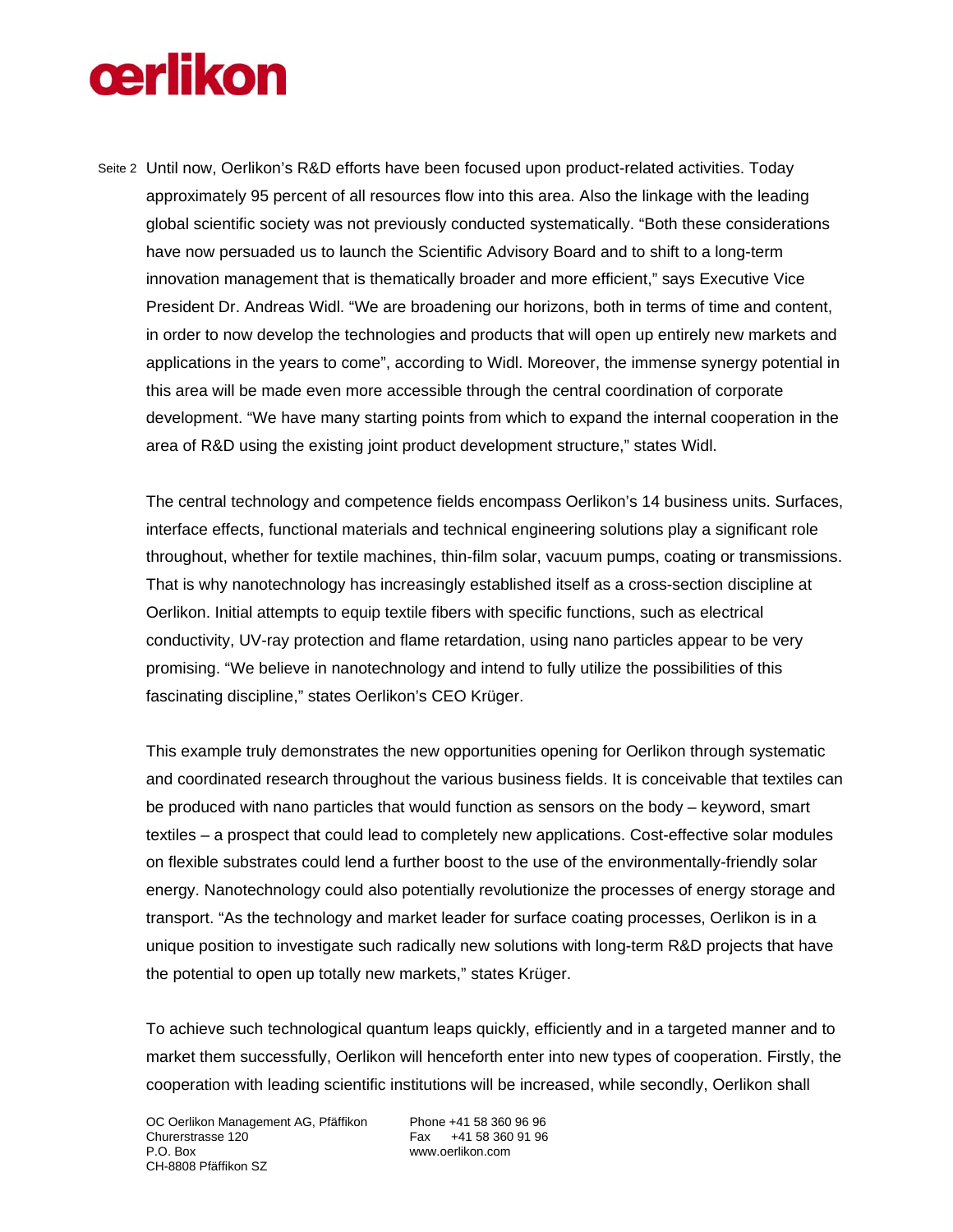# **œrlikon**

Seite 3 enter close partnerships with seed and start-up companies up to and including joint ventures. The establishment of a Scientific Advisory Board (SAB) is the most decisive step towards the development of a worldwide knowledge network. "The SAB will make a very active contribution and provide its know-how to help Oerlikon come up with groundbreaking innovations in the next five years," states SAB Chairman Professor Werner Martienssen.

### The Oerlikon SAB consists of:

**Professor Werner Martienssen PhD.,** Johann Wolfgang Goethe University Frankfurt am Main, Germany (SAB Chairman)

Prof. Martienssen represents the research areas of material sciences, chaotic systems and quantum optics. He is a member of the "Deutsche Akademie der Naturforscher Leopoldina" in Halle and the "Akademie der Wissenschaften zu Göttingen", also in Germany. In 1991, he received an honorary doctorate from the University of Dortmund and the "Deutsche Physikalische Gesellschaft" awarded him the Robert Wichard Pohl Prize in 2001. Two of his earlier students and co-workers have been awarded the Nobel Prize: Gerd Binning (Munich) received the Nobel Lauriat in Physics in1986 and Horst Störmer (New York) in1998.

## **Prof. Albert Pisano**, University of California at Berkeley, USA

Professor Pisano is Chair of the Department of Mechanical Engineering at the University of California at Berkeley with a joint appointment to the Department of Electrical Engineering and Computer Science. His specialty areas include micro electromechanical systems (MEMS) and nanotechnology. He is the founder of five start-up companies in that field.

## **Prof. Peter Chen**, Swiss Federal Institute of Technology, Zurich (ETH)

Professor Chen is Vice President of ETH Zurich, Professor for Physical-Organic Chemistry and a member of the Research Commission. He was at Yale University and Harvard University prior to that and specializes in the non-linear dynamic, planning and synthesis of molecules and is also a consultant to international biotechnology corporations.

## **Prof. Georg Färber**, Technical University Munich, Germany.

As the Chair in Real-time Computer Systems, Prof. Färber focuses this department's research in the areas of bio-analogue sensor systems, tele-presence and cognitive automobiles. He has been awarded the Heinz Maier-Leibnitz Medal and is the founder of a computer business.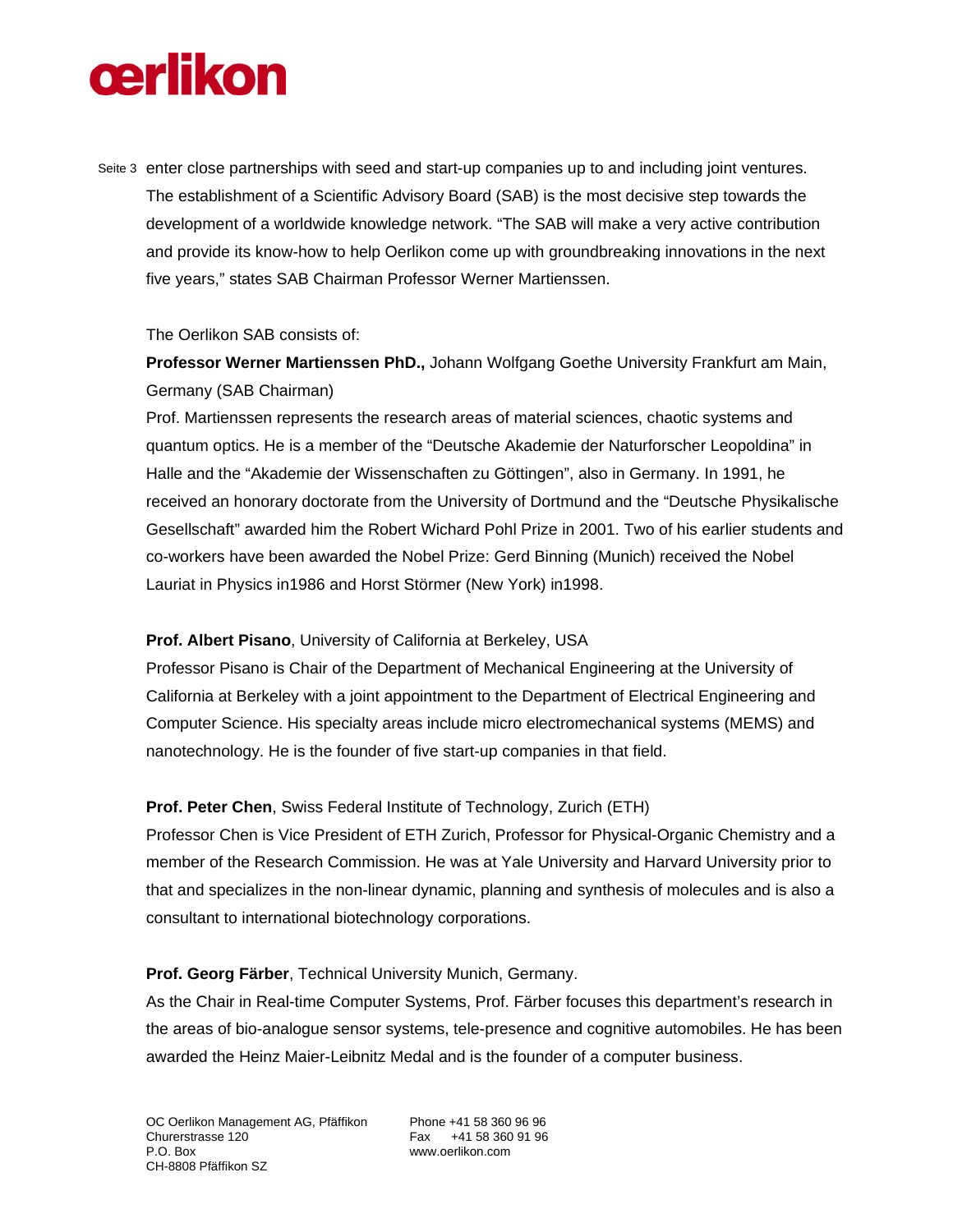# **cerlikon**

## Seite 4 **Prof. Christian Brecher**, Rheinisch-Westfälische Technische Hochschule (RWTH Aachen University), Germany

Prof. Brecher is Chair of Machine Tools in the Laboratory of Machine Tools and Production Engineering (WZL) and is also Director and Head of the Division for Production Machinery at the Fraunhofer-Institut für Produktionstechnologie (IPT). In addition to the "Springorum-Denkmünze" and the "Borchers-Plakette" of the RWTH Aachen, he was awarded the "Studienpreis" of the Verein Deutscher Werkzeugmaschinenfabriken (VDW) and the "Otto-Kienzle-Gedenkmünze" of the Wissenschaftliche Gesellschaft für Produktionstechnik (WGP).

## **Clean environmental technologies as developmental goals**

A central developmental goal for the reoriented Oerlikon Research and Development is to recognize the long-term emerging markets for clean environmental technologies (Clean Technologies) early on and to occupy these with own processes. In addition to thin-film solar processes, clean technologies already play an important role within Oerlikon today:

- Energy savings in textile machines: With the slogan "e-Save" Oerlikon develops textile solutions with significantly lower energy usage. New aggregates, such as the texturizing machine from Oerlikon Barmag, reduce energy consumption by up to 40 percent.
- Zero-emissions vehicle: Oerlikon Graziano has signed a long-term contract with TH!NK Technology, the Norwegian manufacturer of emissions-free vehicles for the delivery of special transmissions.
- More efficient engines: The robust surface coatings from Oerlikon Balzers are increasingly used in the manufacture of internal combustion engines and help to boost the durability by a factor of around 10 and also reduce fuel consumption by up to 4 percent.
- Wind energy: Oerlikon Fairfield successfully placed its unique competence in transmission manufacturing within the market for wind turbines and has signed a long-term contract with Winery, a Siemens subsidiary.
- Climate research: Oerlikon Space developed special sensors that are used inside satellites for climate research.
- Vacuum pumps for the solar market: Oerlikon Vacuum has successfully established itself as a primary supplier in the booming solar market, both with components for the manufacturing of silicon wafers as well as for the production of thin-film modules.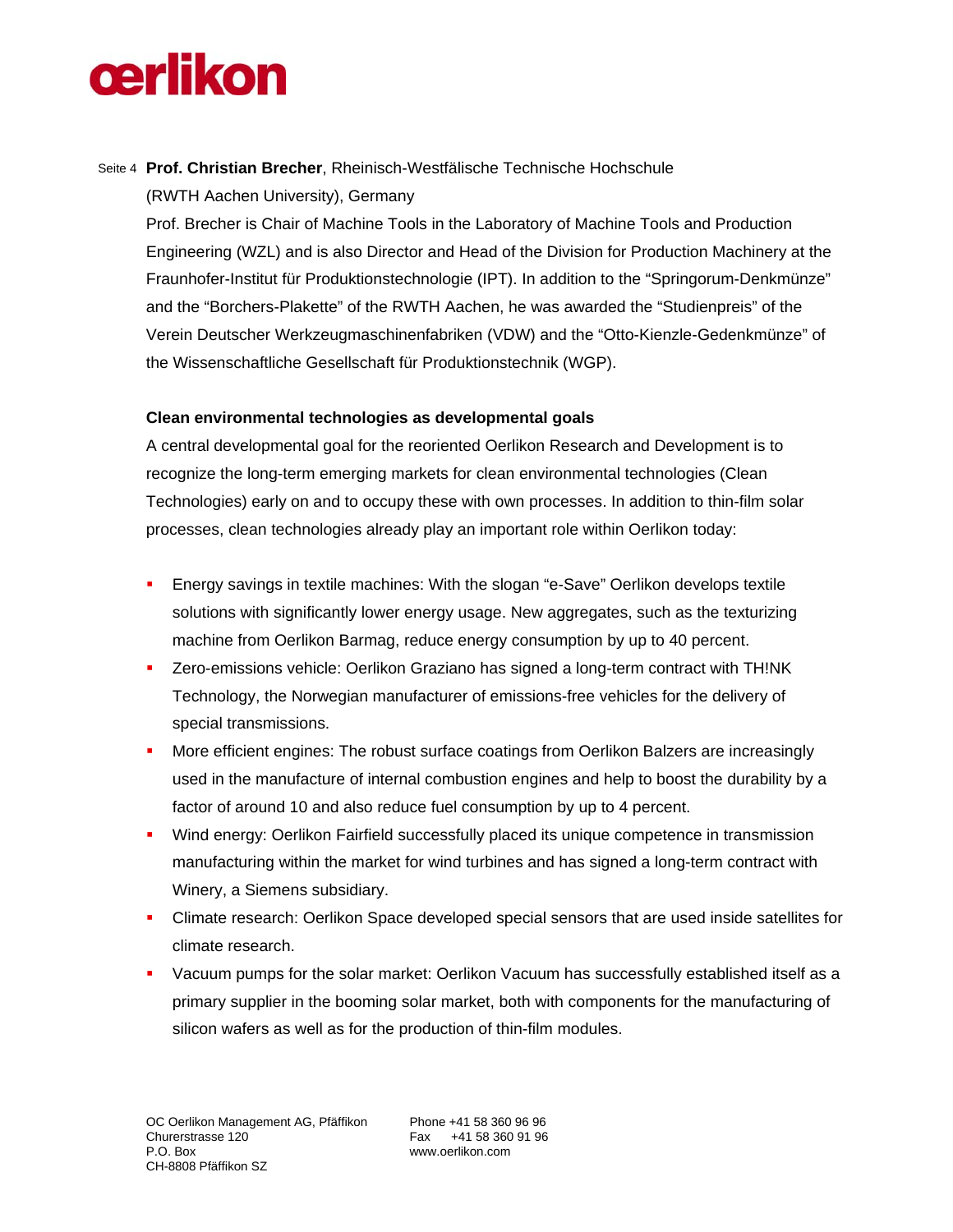

Seite 5 This field of clean technologies shall be strategically expanded in the coming years. "I see an enormous potential for our company here. Particularly with the many technologies and competencies within Oerlikon, we are especially well suited to pursue radically new approaches towards finding solutions", says CEO Krüger

For further information, please contact:

Burkhard Böndel Corporate Communications Phone +41 58 360 96 02 Fax +41 58 360 91 93 pr@oerlikon.com www.oerlikon.com

#### *About Oerlikon*

*Oerlikon (SWX: OERL) is among the world's most successful industrial high-tech companies focusing on machine and systems engineering. Oerlikon stands for leading industrial solutions and cutting-edge technologies in textile production, thin film coating, propulsion, precision and vacuum technology. As a company with Swiss roots and a 100-year tradition with at the End of 2006 CHF 4.8 billion in sales, nearly 20,000 employees at 170 locations in 35 countries, Oerlikon has evolved into a global player today. The company is ranked first or second in each of its respective markets.*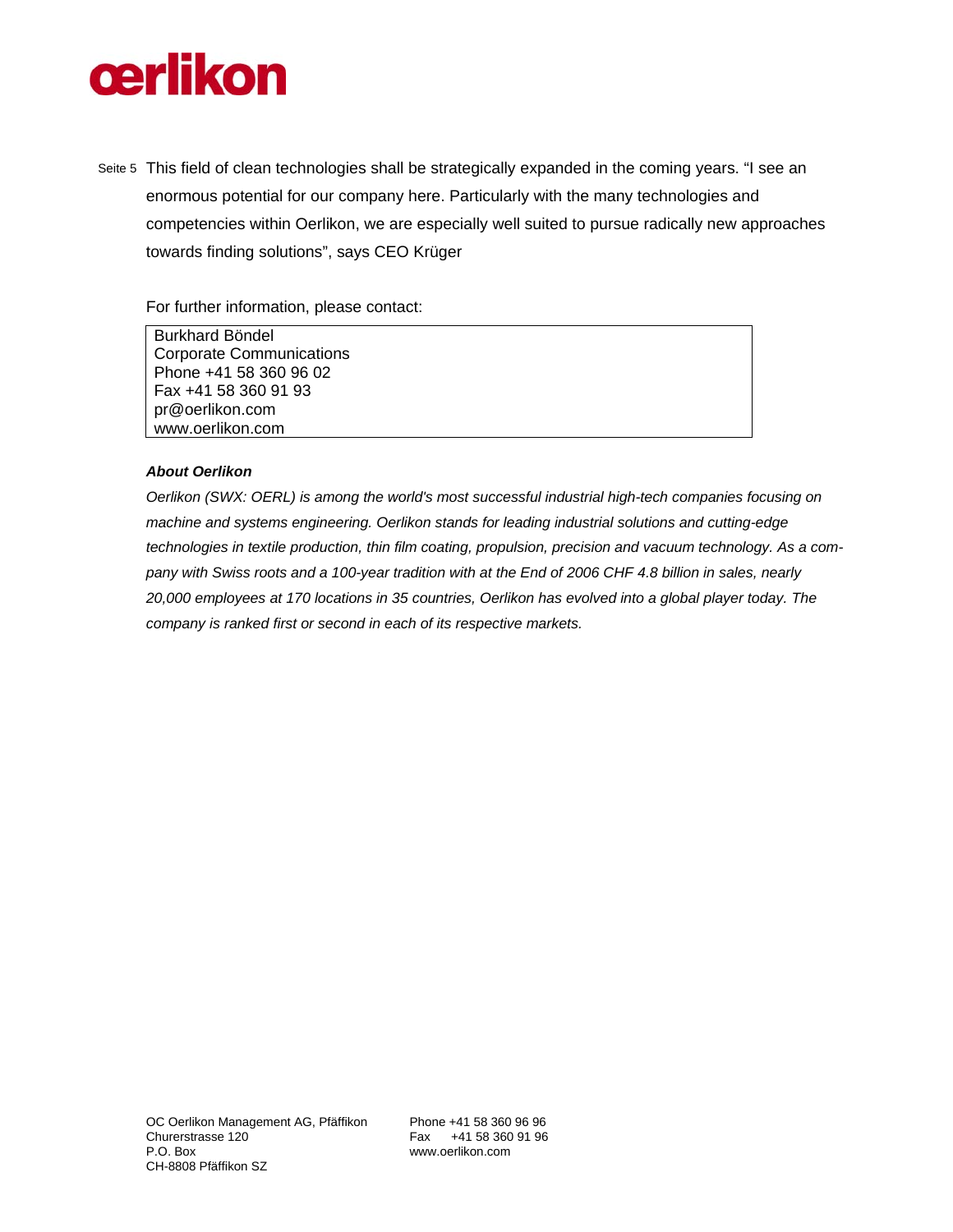

## **R&D Background: Facts and figures**

## **R&D Spending as a percentage of sales**

| <b>Company</b>  | <b>Value</b> | Source         |
|-----------------|--------------|----------------|
| <b>Oerlikon</b> | 4.7%         | 1              |
| <b>ABB</b>      | 3.2%         | $\overline{2}$ |
| Alstom          | 3.2%         | 3              |
| <b>GE</b>       | 2.3%         | $\overline{2}$ |
| Hitachi         | 3.9%         | $\overline{4}$ |
| Pfeiffer-Vacuum | 4.0%         | 5              |
| Rieter          | 4.0%         | $\overline{2}$ |
| <b>Siemens</b>  | 4.7%         | 1              |
| Sulzer          | 1.5%         | 1              |

<sup>1</sup> Annual Report 2007

<sup>2</sup> Annual Report 2006

3 Annual Report 2006/07 (April-March)

4 Q1-Q3 2007 (April-Dec)

5 Q1-Q3 2007 (Jan-Sep)

### **Oerlikon: Annual comparison of number of patent families**

| 2005 | 198        |
|------|------------|
| 2006 | 171        |
| 2007 | 213<br>ں ا |

#### **Oerlikon: Annual comparison of number of R&D-Employees**

| 2005 | 444<br>и |
|------|----------|
| 2006 | 545<br>4 |
| 2007 | 547<br>и |